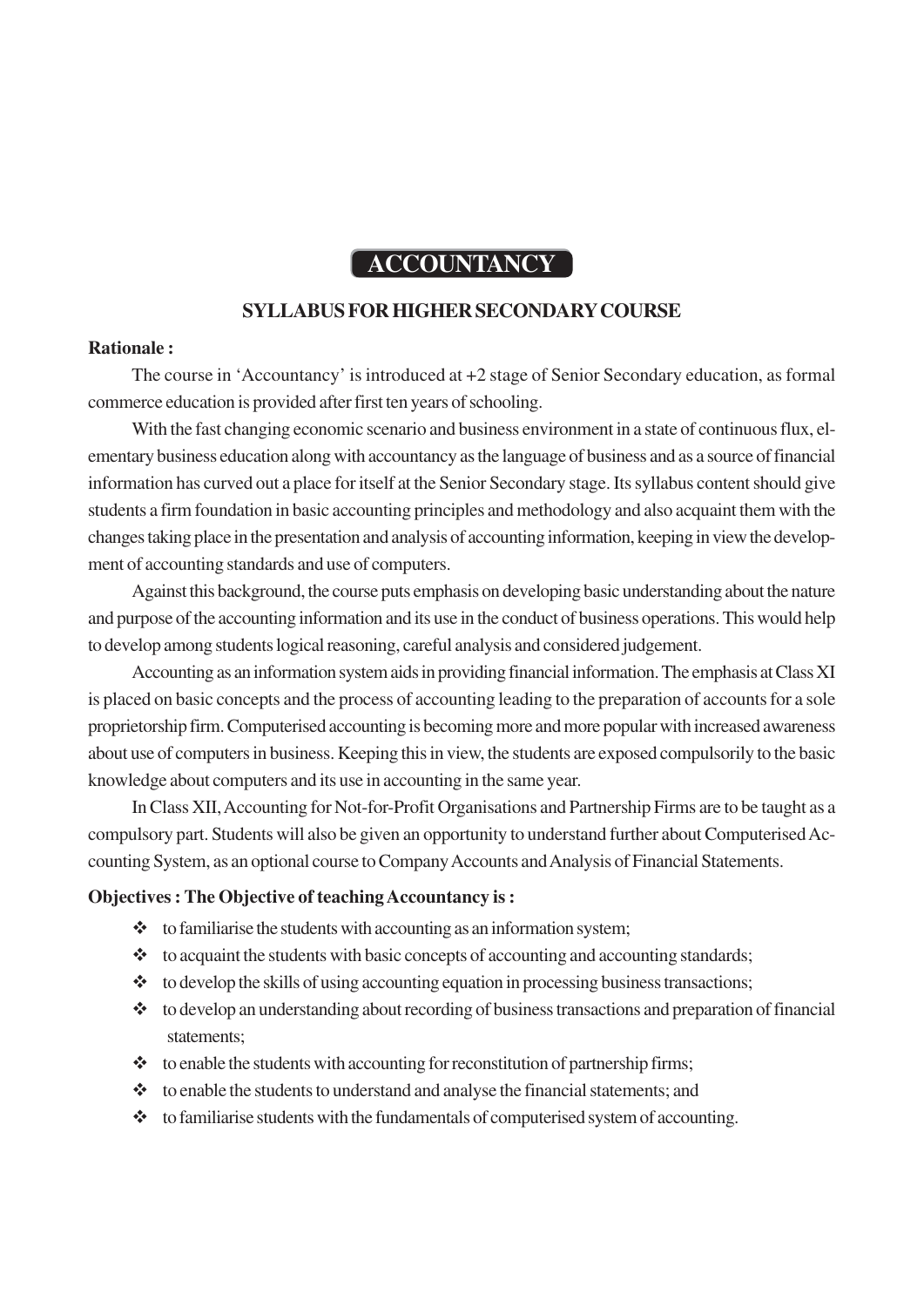#### 2 Syllabi for H.S. Final Year

# **ACCOUNTANCY**

#### **SYLLABUS FOR HIGHER SECONDARY SECOND YEAR COURSE**

#### **One Paper** Three Hours Marks 100

**Unitwise Distribution of Marks and Periods :**

| Part A : Accounting for Not-for-Profit Organisations and Partnership Firms (50 Marks) |  |  |  |
|---------------------------------------------------------------------------------------|--|--|--|
|                                                                                       |  |  |  |

| Unit No.    | <b>Topics</b>                                                    |    | <b>Marks Periods</b> |
|-------------|------------------------------------------------------------------|----|----------------------|
| Unit No-I   | Accounting for nor Not-for Profit Organisations                  | 10 | 20                   |
| Unit No-II  | Accounting for Partnership: Basic Concepts                       | 10 | 20                   |
| Unit No-III | Reconstitution of Partnership Firm-                              |    |                      |
|             | Admission of a Partner                                           | 10 | 25                   |
| Unit No-IV  | Recnostitution of Partnership Firm-Retirement/Death of a Partner | 10 | 20                   |
| Unit No-V   | Dissolution of Partnership Firm                                  | 10 | 15                   |
|             |                                                                  | 50 | 100                  |

#### **EITHER**

#### **Part B : Company Accounts and**

#### **Analysis of Financial Statements (50 Marks)**

| Unit No.    | <b>Topics</b>                           |    | <b>Marks Periods</b> |
|-------------|-----------------------------------------|----|----------------------|
| Unit No-I   | <b>Accounting for Share Capital</b>     | 15 | 30                   |
| Unit No-II  | Issue and Redemption of Debentures      | 10 | 20                   |
| Unit No-III | Financial Statements of a Company       | 08 | 15                   |
| Unit No-IV  | <b>Analysis of Financial Statements</b> | 07 | 15                   |
| Unit No-V   | <b>Accounting Ratios</b>                | 05 | 10                   |
| Unit No-VI  | <b>Cash Flow Statement</b>              | 05 | 10                   |
|             |                                         | 50 | 100                  |

**Or**

#### **Part C : Computerised Accounting System**

| Unit No.    | <b>Topics</b>                                     |    | <b>Marks Periods</b> |
|-------------|---------------------------------------------------|----|----------------------|
| Unit No-I   | Overview of Computerised Accounting System        | 10 | 20                   |
| Unit No-II  | Using Computerised Accounting System              | 15 | 30                   |
| Unit No-III | Accounting Using Database Management System       | 15 | 30                   |
| Unit No-IV  | Accounting Applications of Electronic Spreadsheet | 10 | 20                   |
|             |                                                   | 50 | 100                  |

#### **Unitwise Distribution of Course Contents :**

#### **Part A : Accounting for Not-for-Profit Organisations and Partnership Firms**

#### **[Total Marks 50/ Total Periods -100]**

#### Unit I : **Accounting for Not-for-profit Organisations :**

- Meaning, characteristics and accounting records of Not-for-profit Organisations.
- $\star$  Receipts and Payments Account : Meaning and Preparation.
- Income and Expenditure Account : Meaning, special terms used in Not-for-profit Organisations, treatment of some peculiar items in Income and Expenditure Account, Concept of Fund Based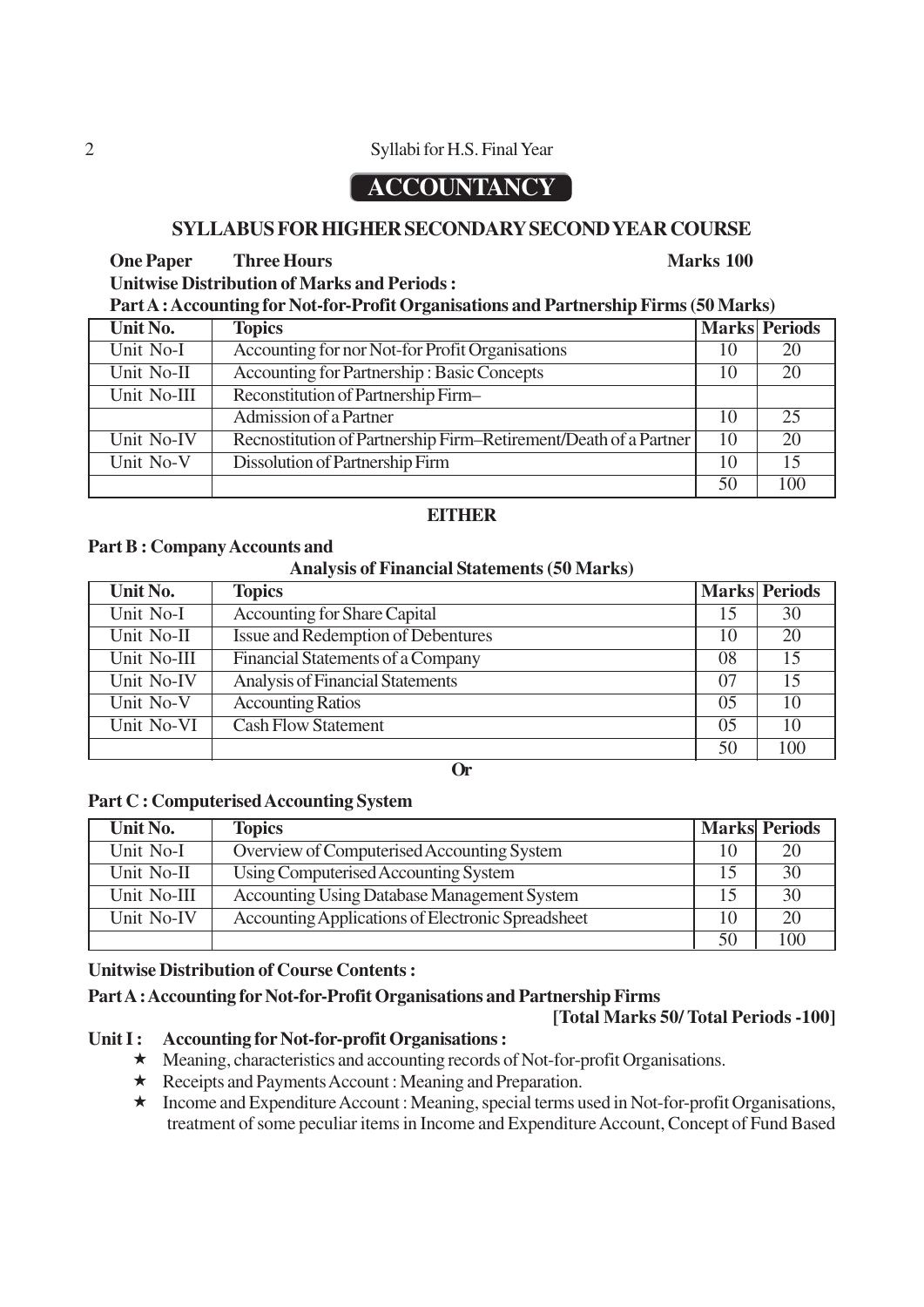#### Syllabi for H.S. Final Year 3

and Non-fund Based accounting, Preparation of Income and Expenditure Account and Balance Sheet from a Receipts and Payments Account and additional information and from a given Trial-Balance. Incidental Trading Activities by a Not-for-Profit Organisation.

#### **Unit II : Accounting of Partnership :**

- Basic Concepts, Characteristics of Partnership, Partnership Deed, Contents of Partnership Deed.
- Maintanance of Capital Accounts of Partners : Fixed and Fluctuating Capital, Distribution of profit among partners, interest on capital, drawings. interest on drawings, interest on Partner's loan to a firm, salary/commission to a partner, Guarantee of Profit to a partner, Past adjustments.
- ★ Preparation of Final Accounts of Partnership Firm.

#### **Unit-III : Reconstitution of Partnership Firm – Admission of a Partner :**

- $\star$  Modes of Reconstruction of Partnership Firm.
- \* Admission of New Partner: Matters relating to admission of a New Partner, New Profit Sharing Ratio, Sacrificing Ratio.
- $\star$  Goodwill: Nature, needs, factors affecting and methods of valuation : Average profits, Super profits and Capitalisation method, accounting treatment of goodwill on admission of a partner.
- Treatment of Accumulated Profits and Losses, Revaluation of assets and Re-assessment of Liabilities.
- $\star$  Adjustment of capitals, change in Profit sharing ratio among the Existing Partners.

#### **Unit-IV : Reconstitution of Partnership Firm – Retirement/Death of a Partner :**

- Ascertaining the Amount Due to Retiring/Deceased Partner.
- Matters requiring attention at the time of retirement : New Profit Sharing Ratio, Gaining Ratio, Treatment of Goodwill, Revaluation of assets and Re-assessment of Liabilities, Adjustment of accumulated Profits/Reserve and Losses.
- ★ Disposal of Amount due to Retiring Partner.
- $\star$  Adjustment of Partners capital.
- Death of a partner : Calculation of profit for the current period. Treatment of Joint Life Policy and Individual Life Policy in case of death of a partner.

#### **Unit-V : Dissolution of Partnership Firm :**

- $\star$  Meaning, Dissolution of Partnership, Dissolution of a Firm.
- \* Settlement of Accounts: Preparation of Realisation Accounts and other related accounts; (excluding Piece meal distribution, insolvency of a partner and sale to a company).

#### **EITHER**

#### **Part-B : Company Accounts and Analysis of Financial Statements**

#### **(Total Marks : 50/ Total Periods : 100**

#### Unit-I: Accounting for Share Capital :

- $\star$  Company : Meaning and definitions, features and types.
- $\star$  Share Capital : Meaning, classifications, Nature and class of shares. Accounting for Issue and allotment of Equity and Preference shares, Oversubscription – proportionate allotment, under subscription, Calls-in-Arrears, Calls-in-Advance, Issue of share at par, at a premium and at a discount, Issue of shares for consideration other than cash.

Accounting for forfeiture of shares and Re-issue of forfeited shares.

Buy-back of shares – meaning.

#### **Unit-II : Issue and Redemption of Debentures :**

- $\star$  Debentures : Meaning and Types.
- Accounting for Issue of Debentures : Issue of debentures at par, at a premium, at a discount, oversubscription, issue of debentures for consideration other than cash, issue of debentures as a